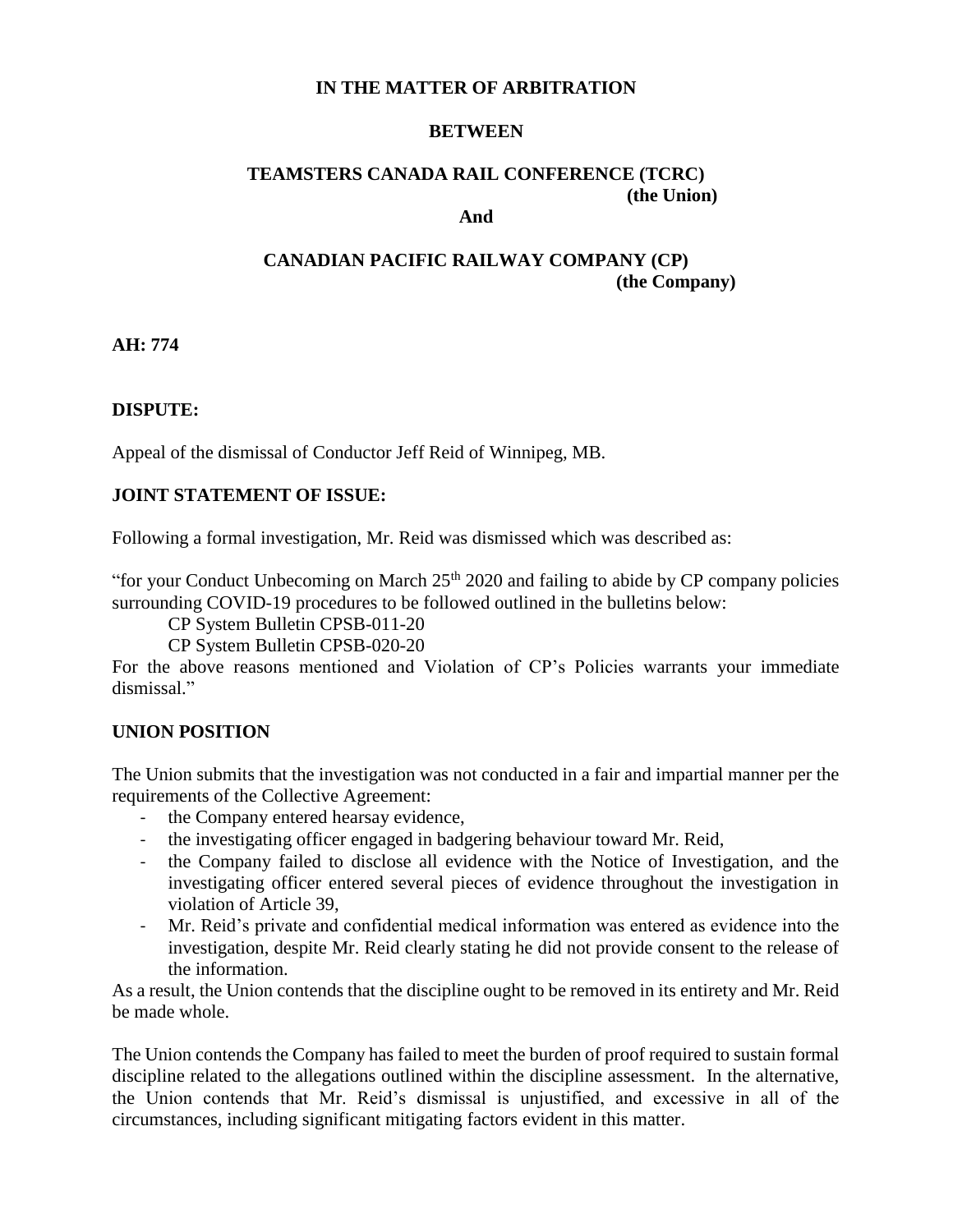The Union requests that Mr. Reid be reinstated without loss of seniority and benefits, that the discipline be removed in its entirety, and that Mr. Reid be made whole for all lost earnings with interest. In the alternative, the Union requests that the penalty be mitigated as the Arbitrator sees fit.

## **COMPANY POSITION**

The Company disagrees and denies the Union's request.

The Company maintains the Grievor's culpability was established following the fair and impartial investigation into this matter and discipline was properly assessed. Discipline was assessed in line with the Company's Hybrid Discipline and Accountability Guidelines.

As established in the fair and impartial investigation statement, the Grievor read and understood the bulletins explaining CP's policy and expectations on COVID-19 yet reported to work after posting on social media that he was showing symptoms of COVID-19. The Grievor was nonforthcoming and provided contradictory answers during his investigation which required several summarizing questions to clarify the information he was providing. The Grievor put fellow employees at risk by reporting for duty while he was sick, causing them significant distress while they were put in self-isolation awaiting their COVID-19 test results.

Discipline was determined following a review of all pertinent factors, including those that Union describe as mitigating. The Company's position continues to be that the discipline assessed was just, appropriate and warranted in all the circumstances.

The Company cannot see a reason to disturb the discipline assessed and requests the Arbitrator be drawn to the same conclusion.

\_\_\_\_\_\_\_\_\_\_\_\_\_\_\_\_\_\_\_\_\_ \_\_\_\_\_\_\_\_\_\_\_\_\_\_\_\_\_\_\_

FOR THE UNION: FOR THE COMPANY:

Dave Fulton Lauren McGinley

March 1, 2022

**Hearing:** March 30, 2022 - By videoconference

### **FOR THE UNION:**

Ken Stuebing, Caley Wray Dave Fulton – GC, CTY West Doug Edward – Sr. VGC, CTY West Ryan Finnson – VGC ,CTY West Virgil Seidler – Local Chairman CTY, Winnipeg Jeff Reid – Grievor

### **FOR THE COMPANY:**

Lauren McGinley, Assistant Director Labour Relations Ivette Suarez, Labour Relations Officer

General Chairperson **Assistant Director, Labour Relations**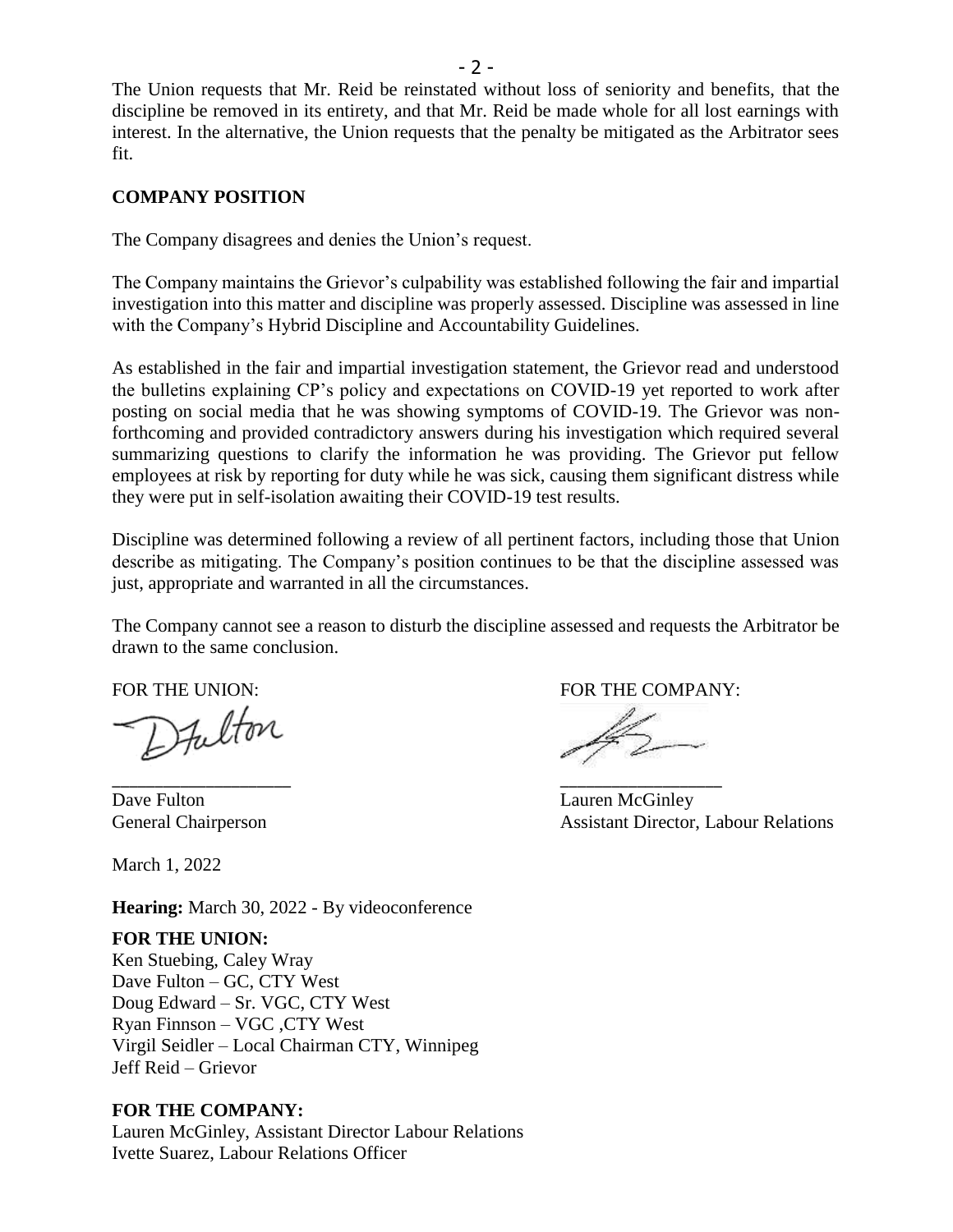## **JURISDICTION**

[1] The parties agree I have jurisdiction to hear and resolve this dispute with all the powers of an Arbitrator pursuant to Section 60 of the *Canada Labour Code*. This is an Ad Hoc Arbitration pursuant the Grievance Reduction Initiative Agreement of May 30, 2018 and Letter of Agreement dated September 7, 2021 between the parties. The protocols entered into by the parties provided for submission of detailed briefs filed and exchanged in advance of the hearing. At the hearing, the parties reviewed the documentary evidence and made final argument.

# BACKGROUND

[2] The initial facts giving rise to this dispute begin on March 24, 2020, when the Grievor was working on train 411-24 with a Conductor and Engineer from Winnipeg to Brandon, MB. Given the COVID-19 pandemic, the Conductor was concerned that Mr. Reid was coughing at the start of their shift. He questioned Mr. Reid about the cough. The next day, after his return trip to Winnipeg, the Conductor found a Facebook post made by Mr. Reid, in which the Grievor stated that he was being tested for COVID-19. The Conductor contacted the Grievor and provided him with the phone number for CP Rail's Pandemic Line.

[3] Concerned that he and others may have come into contact with someone who had COVID-19, the Conductor also contacted the CP Rail Superintendent to report the matter. He stated during the investigation process that he did so to validate his own personal concerns and for his wellbeing and his family's well-being. He provided the Company Officer with a screenshot of the Facebook post and an earlier post, dated March 20, 2020. Mr. Reid had stated he was showing every symptom for the "Chinese virus".

[4] On March 25, 2020, the Grievor called Manitoba Health Link and made arrangements to get tested for COVID-19. He again posted on social media stating:

> Went and got tested and the nurse told me my eyes might water when she ticks the Q-tip up my nose, I told her don't worry I've stuck lots of things up my nose. Then she was like oh you have tell me more, then I said sorry sweetie I don't party like that anymore lmfao.

[5] CP expressed considerable concern for the Grievor's social media posts and noted that the reference lmfao stands for "laugh my f------ ass off".

[6] On March 25, 2020, the Grievor also contacted CP Rail's Pandemic line. He reported that he had symptoms including "shortness of breath, headache, cough, fever, runny nose". Mr. Reid also disclosed that he had called Manitoba Health Link on Friday March 20, 2020 and had been waiting since for a COVID test.

[7] Mr. Reid was tested for COVID-19 on March 25, 2020 and was still waiting for results. CP Rail's Pandemic Team instructed the Grievor to self-isolate. The Company investigated who else may have come into contact with Mr. Reid recently, and they submit that four other Train and Engine Employees and a Crew Transportation driver were required to self-isolate as a result.

[8] The Company maintains that the Grievor was dismissed after a fair and impartial investigation. The investigation established that the Grievor reported to work while showing signs and symptoms of COVID-19, failed to self-isolate and failed to contact the CP Pandemic Line before reporting for duty on March 24, 2020, placing numerous employees at risk.

[9] The Grievor was dismissed by letter dated April 24, 2020 advising him: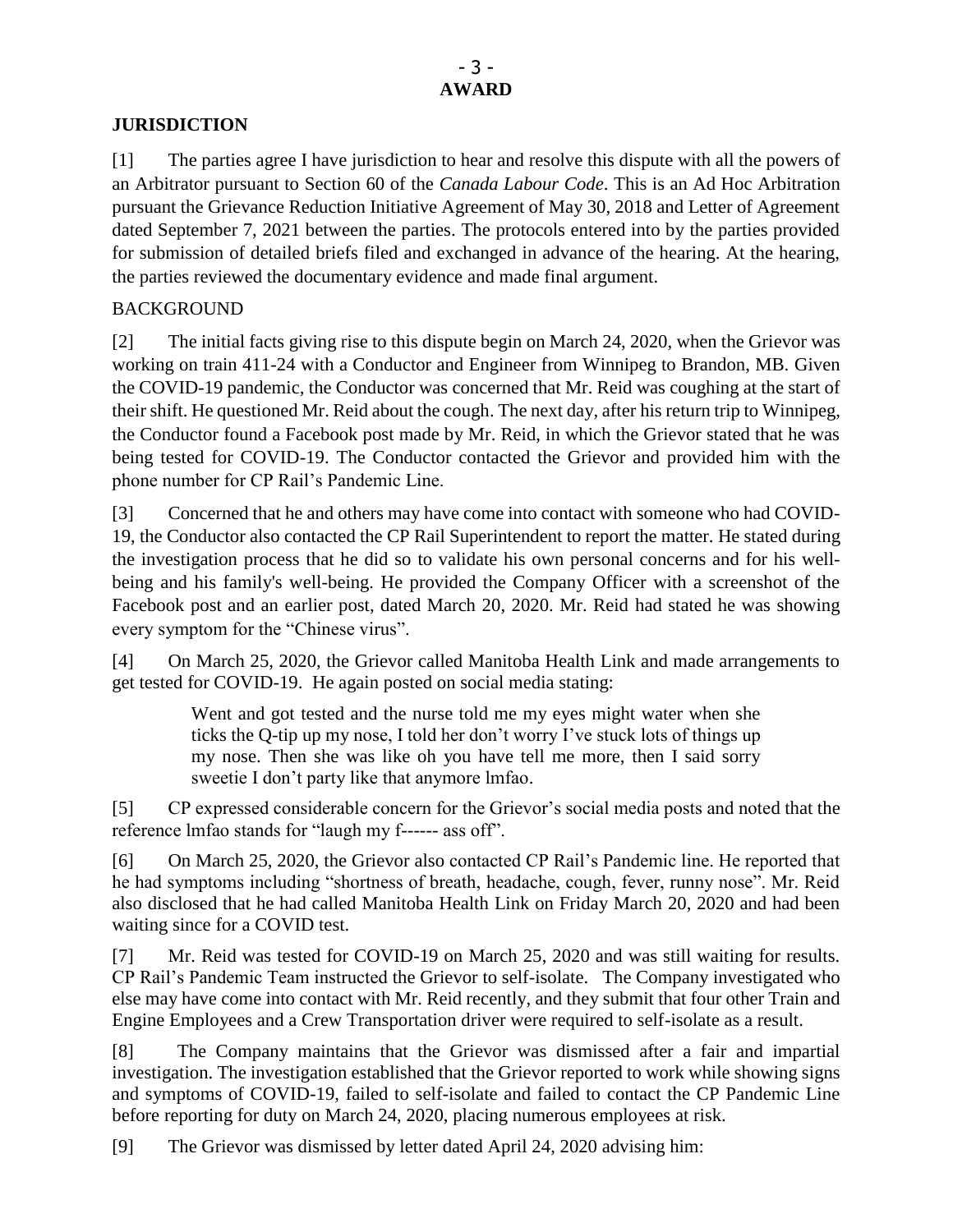Please be advised that you have been dismissed from Company Service effective April 24<sup>th</sup> 2020 for your Conduct Unbecoming on March  $25<sup>th</sup>$ 2020 and failing to abide by CP company policies surrounding COVID-19 procedures to be followed outlined in the bulletins below:

CP System Bulletin CPSB-011-20 CP System Bulletin CPSB-020-20

[10] The Union maintains that CP Rail terminated Mr. Reid's employment outright, and bears the onus that there is cogent evidence of conduct unbecoming on March 25, 2020 that justifies this most extreme and abusive action. The Union sees no justification for discipline in these circumstances. It submits that there is no evidence of conduct unbecoming in the above actions.

[11] The Company relies on William Scott & Co. v. C.F.A.W., Local P-162 (1976) [1977] 1 C.L.R.B.R. 1 (B.C.L.R.B); Johnston Controls Canada LP and Teamsters Local Union 419; Teneco Canada Inc. and United Steelworkers, Local 2894; LIUNA Local 183 v. Aecon Industrial; SHP 595; McKinley v BC Tel, 2001 SCC 38, [2001] 2 SCR 161; Sheet Metal Workers' International Association, Local 473 v. Bruce Power LP, 2009 CanLII 31586 (ON LRB). The Union relies on KVP Co. and Lumber & Sawmill Workers' Union, Loc. 2537 (1965), 16 L.A.C. 73 (Robinson); CROA Cases 1561; 3322; 4492; 4622.

[12] I have carefully reviewed the parties written submissions and case law. In keeping with the parties' process agreement, I will only specifically refer to the case law to the extent necessary for purposes of the determination required in this matter.

# **ANALYSIS AND DECISION**

[13] The Grievor, Jeffrey Reid, is 33 years old. He commenced his employment with Canadian Pacific Railway on April 6, 2015. The Union submits that there are a number of issues that are also significant in this case. The Grievor is a smoker. The Union submits that he started smoking at age fifteen and smokes approximately one pack of cigarettes a day. Mr. Reid lives with and provides care for his elderly father. He has done so since the beginning of 2020.

[14] An investigation was conducted by the Company, and a statement was taken from the Grievor on April 10, 2020. The Union maintains that the investigation was not conducted in a fair and impartial manner for the reasons set out in the Joint Statement of Issue.

[15] The Union argues that the Company policies and supporting bulletins issued to employees do not meet the *KVP* supra test. There is an obligation on the Company to provide a clear understanding of the precise nature of the policies the Grievor is alleged to have violated in order to have a meaningful opportunity to prepare and respond to the investigating officer's questions and offer rebuttal if appropriate.

[16] The Grievor works in a safety critical position. I take notice of the state of awareness of the world to COVID-19 at the time of the incident. The Grievor was referencing the "Chinese virus" in social media saying he had all the symptoms. The Grievor maintains that his comments on social media were a joke. His co-worker brought his concerns for his coughing to his attention and raised it with management.

[17] The Union argues that the CP System Bulletin CPS8-011-20 does not make it mandatory to isolate if an employee has any symptoms. It says an employee must isolate only if the employee thinks they may be infected or exposed. The Unions argues that Mr. Reid obviously did not think he was exposed and the Bulletin fails to describe the symptoms of COVID-19.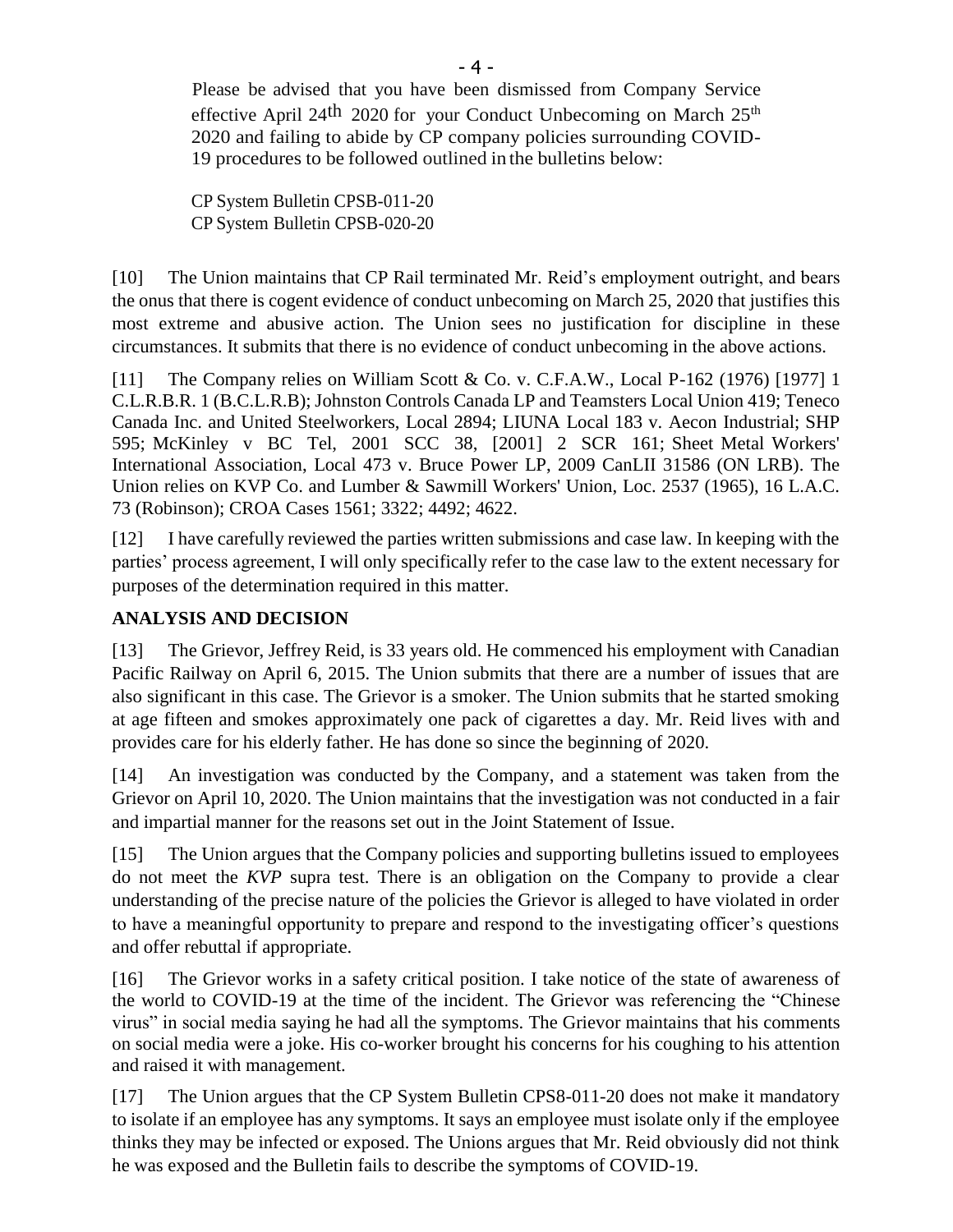[18] I have reviewed the Company COVID Bulletins issued at the outset of the pandemic and find them clear as well as consistent in emphasising the seriousness of the situation for employees to protect fellow workers with attention to their own conditions.

[19] The Union argues that the Grievor did not receive a fair and impartial investigation. A fair and impartial investigation is generally regarded by arbitrators as the foundation for the assessment of a potential discipline. It requires fair questioning by the investigating officer and truthful responses by the employee.

[20] In this case, the Conductor working with the Grievor stated that while pulling paperwork at the start of their tour of duty, he asked how Jeff was feeling, after he heard him cough. The Grievor shrugged it off and said he was getting over a cough and was a smoker. The Superintendent confirmed the Conductor's statement. At the investigation, the Grievor maintained that he had never said he was getting over a cough. He maintained that he just said he was a smoker and it never occurred to him that a smoker's cough could result in loss of work for fellow employees

[21] I find the Grievor's insistence that he never said he was getting over a cough is inconsistent with the Grievor's repeated posts on social media and his response to CBC reporters as he left the testing facility. The Grievor was well aware of the pandemic. He referenced President Trump's "Chinese virus" statements. The Union's written submissions clearly set out the initial facts stating:

> Conductor Page was concerned that Mr. Reid was coughing at the start of their shift. Mr. Page questioned Mr. Reid about the cough, and Mr. Reid explained that he was a smoker and **just getting over a cough.**

**Emphasis Added** 

[22] In addition, on March 25, 2020, the Grievor also contacted CP Rail's Pandemic line. He reported that he had symptoms including "shortness of breath, headache, cough, fever, runny nose". Mr. Reid also disclosed that he had called Manitoba Health Link on Friday March 20, 2020 and had been waiting since for a COVID test.

[23] The Union argues that despite his report of symptoms to CPs COVID Pandemic Team, Mr. Reid maintains that he in fact did not have symptoms, that he only reported symptoms in order to get a test. He felt this was necessary because he was living with his father who had pneumonia at the time. The COVID test was to put his father at ease. This statement is alarming given that he did not have concern for his fellow workers and their families when he dismissed the concerns of the Conductor.

[24] CP submitted that on March 28, 2020, the CP Disability Management team also made contact with the Grievor. The Disability Management Case Notes indicated that the Grievor said had come down with a cold the previous Friday. His dad had pneumonia and wanted to be sure his son did not have COVID. The Grievor indicated he went to work because he needed the money.

[25] The Grievor was ultimately tested for COVID on March 25, 2020 and tested negative. During the investigation, he also acknowledged that as he was leaving the testing facility, the Grievor was approached by a CBC reporter and featured in an article called "Winnipeggers tested for COVID-19 seek peace of mind for themselves, loved ones" which was published the following day. The article stated: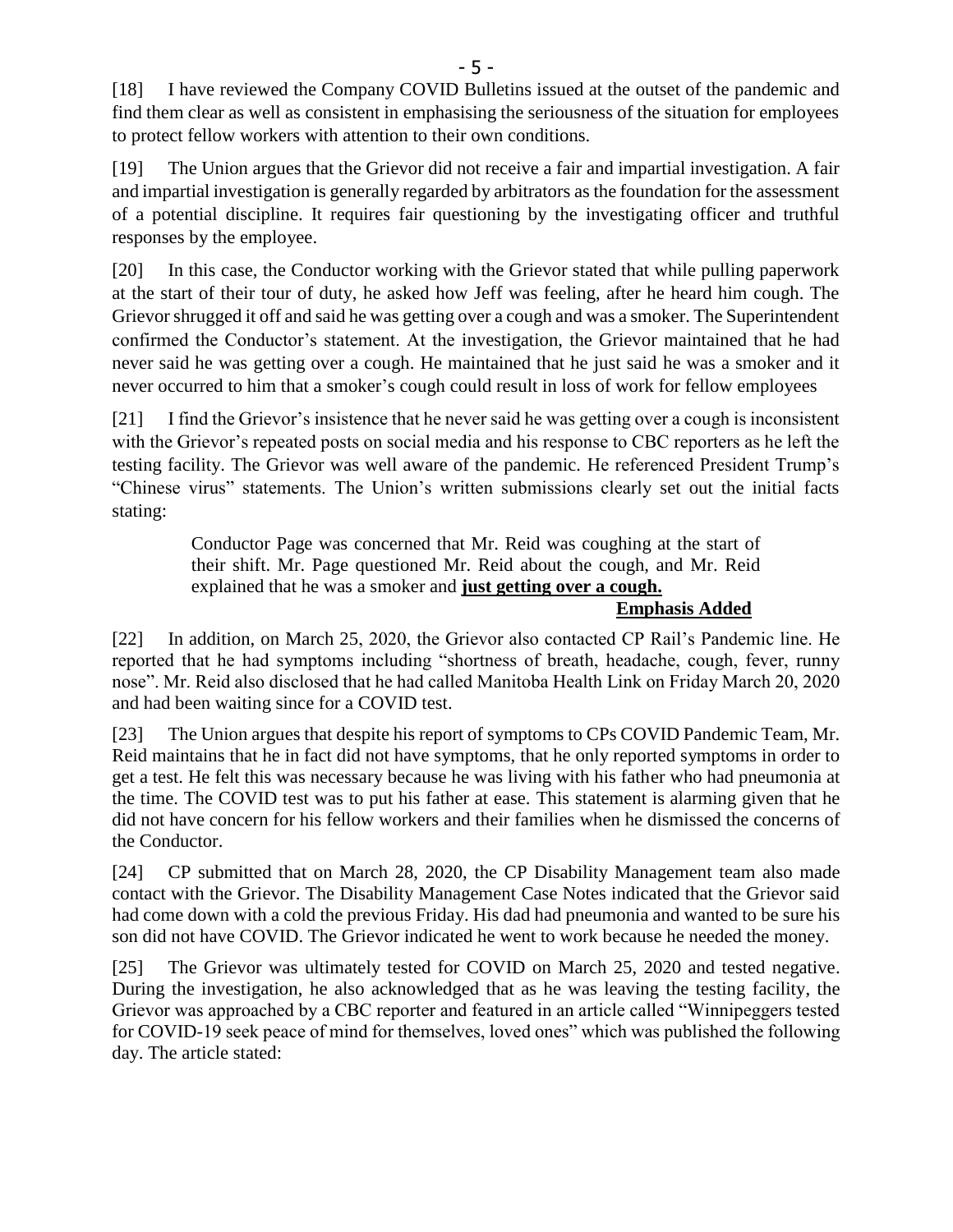- 6 - 19 testing clinic, wearing a protective mask over his face. He slips it off as he approaches his vehicle.

Reid is a train conductor by profession, and was told by his employer to report for testing. A week and a half earlier, he travelled to the United States for work. He became short of breath, he coughed, but Reid feels better now. He doesn't think he has COVID-19.

"Yeah, I guess," he says, when asked if he'll isolate himself from family and friends.

Railway workers aren't required to self-isolate, but are asked to do so if they develop mild symptoms.

"They say that, but I'm an essential employee."

[26] At the investigation, the Grievor acknowledged his conversation with CBC but could not recall if he made the comments indicated in the article.

[27] The Union submits that Mr. Reid's COVID test returned negative. The Union emphasises that at no time did Mr. Reid think he had contracted COVID-19 nor did he think he had been exposed. It says the Grievor was living with his father who was at risk due to having pneumonia.

[28] The Company held a formal investigation on April 7, 2020 requiring a statement from the Conductor. On April 10, 2020, the Grievor was cleared to return to work. Before allowing him to return to work, the Company scheduled an investigation on April 10 in connection with his failure to report his COVID symptoms. The Grievor's investigation began at approximately 9AM and concluded at 8:30 PM. The Union submits that there is no legitimate reason for the statement to have been over 100 questions long.

[29] I have reviewed the investigation and over twenty objections made by the Union representative. Given the realities of the pandemic at the time, the Union objections and the Grievor's answers were alarming. The Grievor's answers at the investigation were often vague or stating that he did not remember. He contradicted statements of the Conductor and his own public statements. The Company gave the Grievor the opportunity to reconsider his statements and he did not. The Grievor claimed his public statements were largely meant as a joke.

[30] The Union relies on CROA 1561 claiming the investigating officer was not impartial. Unlike CROA 1561, this is not a case of claims and counter claims where the investigating officer shows favour to one person's statements. This is a case where the statements in question are all primarily those made by the Grievor.

[31] The Union also relies on the comments of Arbitrator A. Sims in CROA Cases 4492 and 4462 regarding "piling on". I do not find this a case of piling on or overreaching by the Company. This is a case of investigating one legitimate workplace safety concern and establishing the facts.

[32] Given the Grievor's actions and public comments, I find the investigation an appropriate response. The Union's objections to the Company providing evidence that the Grievor himself had for the most part made public. The evidence was necessary and probative to the issues in dispute. It facilitated the search for the truth at a critical point in the pandemic. He had also provided the same information directly to CP Rail's Pandemic intake team. I find the information was relevant and not a violation of his privacy in the circumstances.

[33] I find the Grievor's actions had resulted in a number of employees being forced to isolate. As the Conductor reporting the incident noted the affected employees also had families and others they may have come in contacted.

[34] The Grievor works in a safety critical environment. It requires that he fully comply with his duties accurately and honestly. It comes with the awareness of the need for responsibility and trust. Persons occupying a position of trust are especially at risk when they violate that trust.